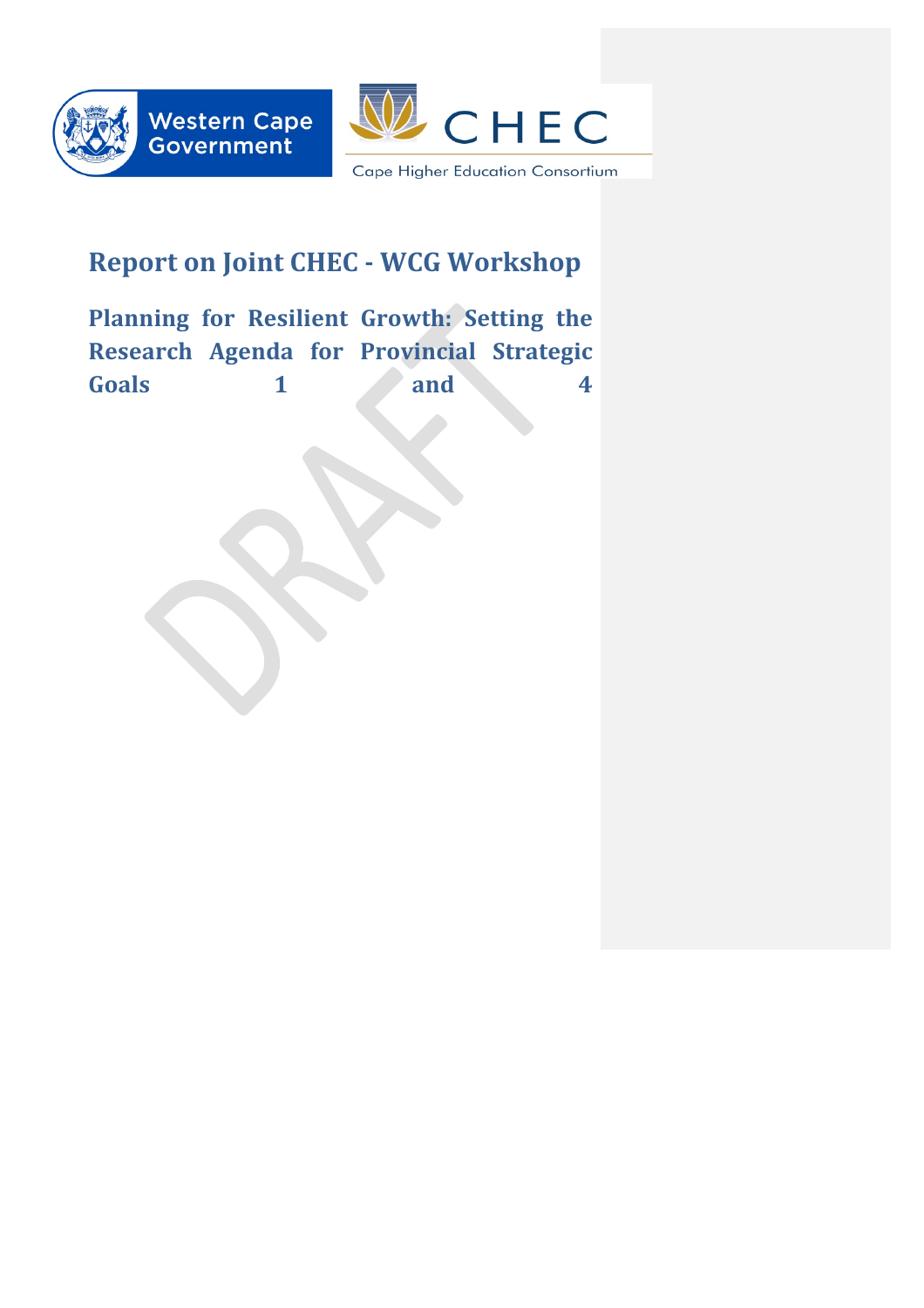

## **Contents**

|  | <b>Deleted: 23</b>  |
|--|---------------------|
|  | <b>Deleted: 24</b>  |
|  | Deleted: 26         |
|  | <b>Deleted:</b> 212 |
|  | <b>Deleted:</b> 214 |

 $\overline{2}$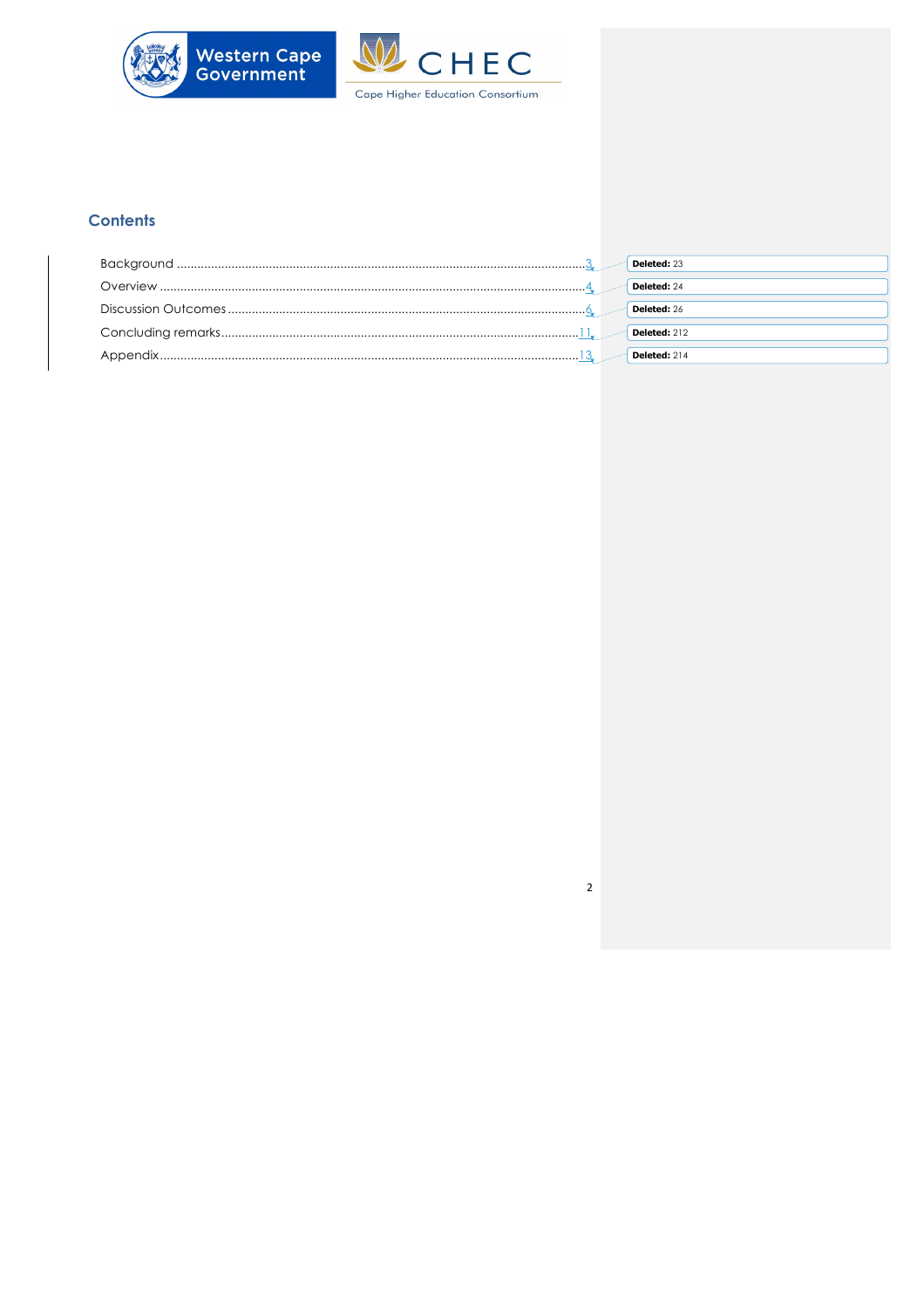

#### **Background**

The Western Cape Government (WCG) has recognised the critical role that innovative and up to date research plays in governance, regulation and policymaking. However, the WCG is also aware that they generally lack the capacity and resources themselves to develop this research. Similarly, Universities are often strive to develop research which supports public interest, but they are not always aware of the research priorities of the state. With these challenges in mind, a partnership was established between the WCG and the four universities in the Western Cape, under the umbrella of the Cape Higher Education Consortium (CHEC). This partnership is led by a Joint Task Team (JTT) made up of stakeholders from the WCG and representatives from the four universities.

The developmental priorities of the Western Cape are broadly set out in the Provincial Strategic Plan (PSP) 2014 – 2019, which details the WCG's vision and strategic priorities for this term of office. The PSP sets out five Provincial Strategic Goals (PSGs), which if achieved, should positively impact the lives of citizens. These are:

• PSG 1: Creating Opportunities for Growth and Jobs;

**Western Cape** 

**Government** 

- PSG2: Improving Education Outcomes and Opportunities for Youth Development;
- PSG3: Increasing Wellness, Safety and Tackling Social Ills;
- PSG 4: Enabling a Resilient, Sustainable, Quality and Inclusive Living Environment; and
- PSG 5: Embedding Good Governance and Integrated Service Delivery through Partnerships and Spatial Alignment.

A workshop was convened on 15 August 2016 to focus on PSG 1 and PSG4, with the theme: Planning for Resilient Growth - Setting the Research Agenda for Provincial Strategic Goals 1 and 4.

3 The WCG-CHEC workshop, which took place on 15 August, intended to better align the needs of policy-makers and universities, and build stronger relationships between academics and public officials. The workshop was also intended to inform the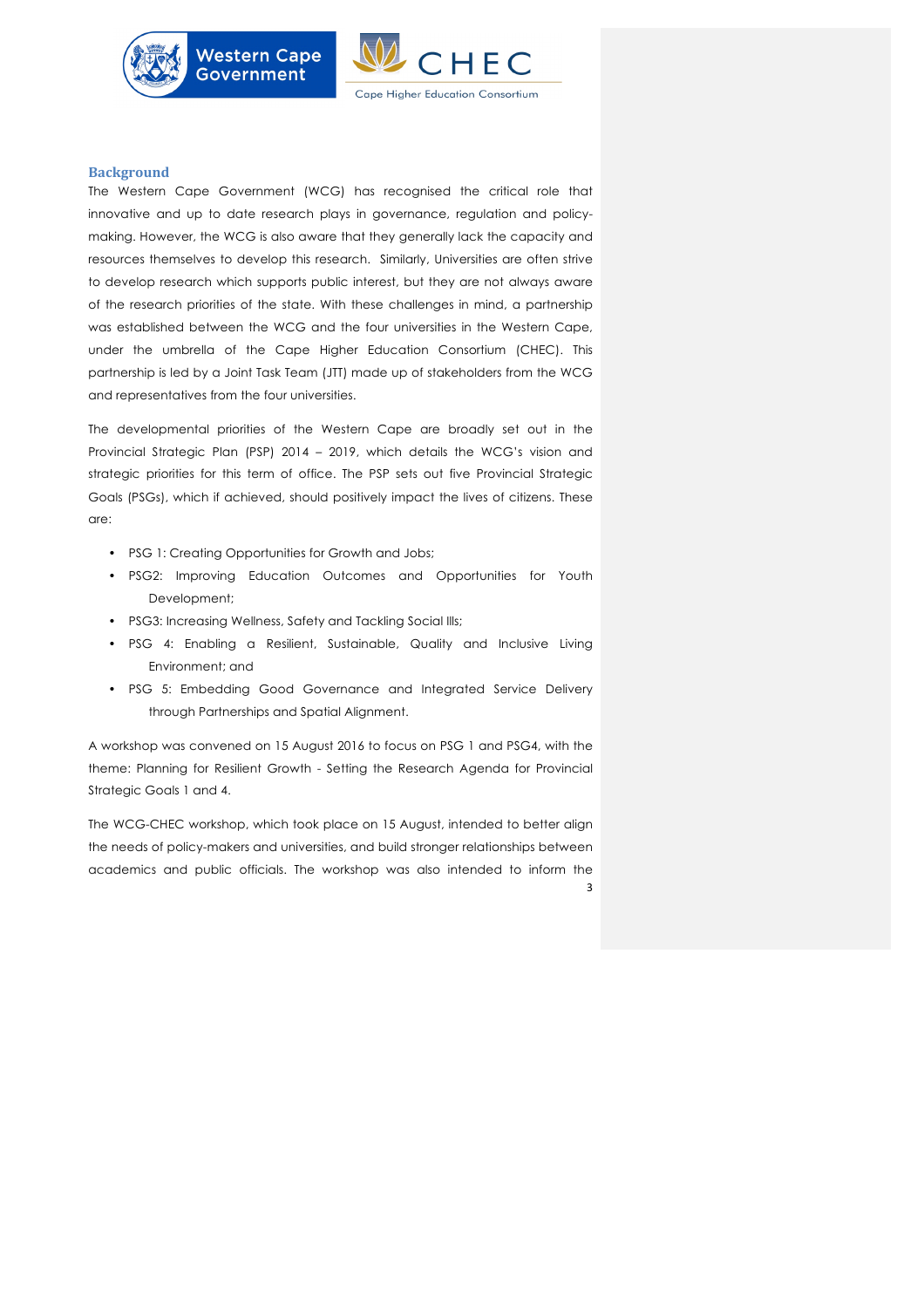

development of research agendas which will be used to frame the next CHEC JTT Call for Proposals for annual research grants. The annual research grants are for University based projects which address the developmental priorities of the Western Cape Province.

The workshop was designed to:

- Give academics a better understanding of provincial goals by sharing information about the PSP, with particular focus on PSG 1 and PSG 4;
- Strengthen relationships between university researchers and WCG policydevelopers; and
- Identify common research agendas.

In the future, the WCG and the CHEC JTT hope to host a similar workshops regarding PSG 2, PSG 3 and PSG 5. Through this exercise, the CHEC JTT aims to develop research agendas that meet the needs of both the universities and the WCG in these strategic areas.

#### **Overview**

The WCG CHEC workshop was hosted at Elsenberg Agricultural College, and was well attended, with a total of 41 participants (please see Appendix for further details). Coordinated as a collaborative event; participants were invited from WCG Departments, Universities<sup>1</sup> and CHEC. The workshop was deliberately structured to probe transversal thinking, and encourage constructive debate and collaboration between public officials and research institutions.

Key note Speaker, Ivan Turok, set the scene for the day by asking what it means to survive in the face of external threats. He highlighted that chronic stressors (such as unemployment and poverty) and acute shocks (such as fire and protests) compound one another. With this in mind; Prof Turok emphasised that resilience is about a systemic, context appropriate approach not a sectoral approach. After discussing what makes a resilient city, Prof Turok expanded on challenges of the Western Cape in trying to achieve resilience, e.g. low economic performance, service delivery, social unrest and corruption. To deal with these challenges, he

 $^{\rm 1}$  Participating universities included Stellenbosch University, University of Cape Town, University of the Western Cape and Cape Peninsula University of Technology

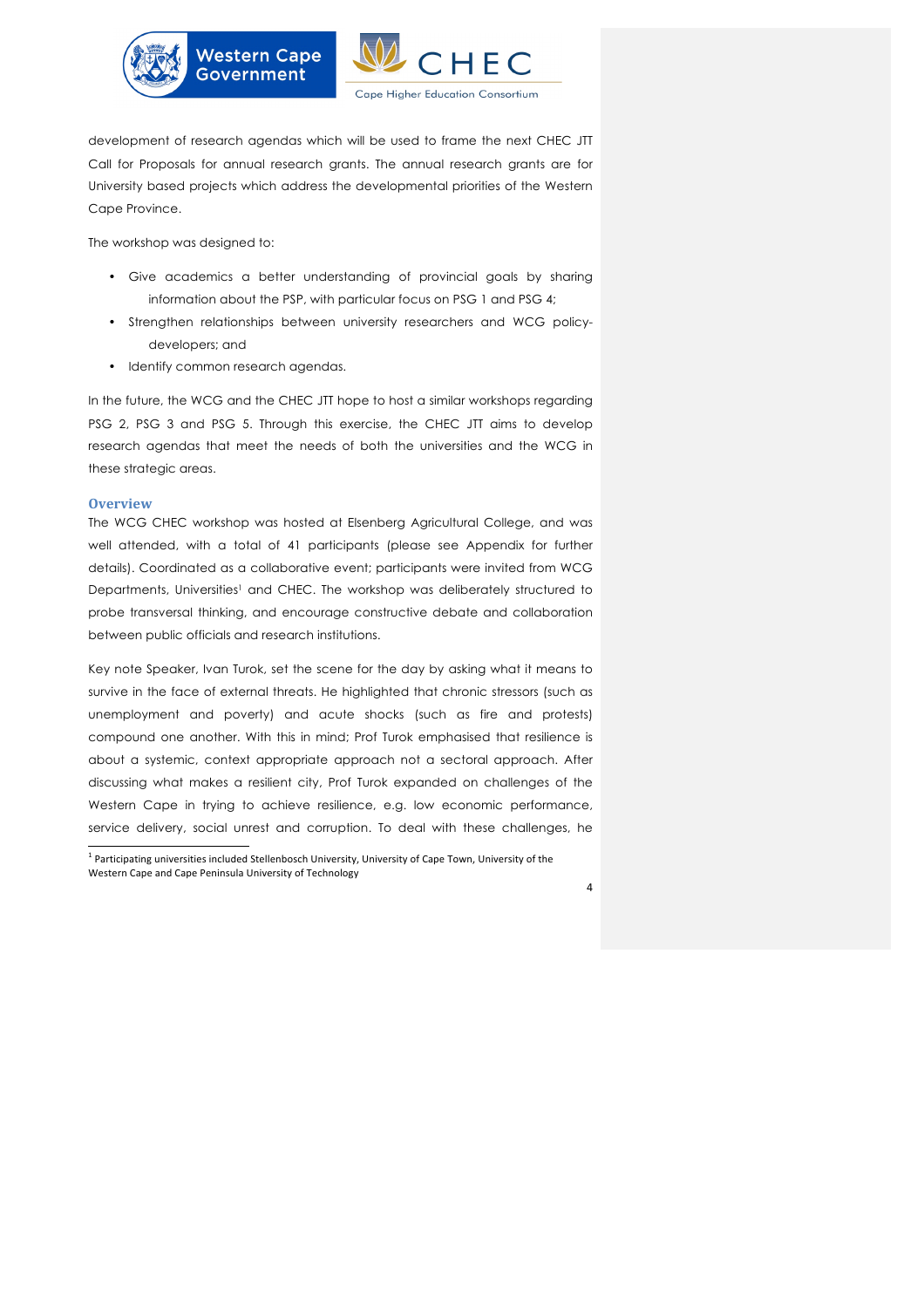

stressed that it is critical to look at research to fuel the conversation around understanding the issue, and developing solutions.

Following the key note address, stakeholders were introduced to the broad research priorities of PSG 1 and PSG 4. These presentations were intended to frame their thinking as to how WCG is approaching the concept of resilient growth on a strategic level, and how research feeds into the strategic agenda.

A summary of priority research areas for PSG 1 include2:

- Informal economy
- Procurement policy
- Innovation in universities
- Inclusive growth
- E-skills platform
- Broadband impact study
- What does big data mean for industries?
- Disruption in universities
- Global halaal consumption trends
- Accessibility and viability of qualifications at Elsenberg
- Research into slow work uptake of graduates
- Green economy
- Niche tourism opportunities

A summary of priority research areas for PSG 4 include3:

- Climate Change
- Human Settlements
- Backyarders
- Land Use and Planning
- Resource Management
- Disaster Risk Management

<sup>&</sup>lt;sup>3</sup> A more complete list of research themes and questions can be found in Ms Karen Shippey's CHEC PSG 4 Research Priorities presentation



<sup>&</sup>lt;u> 1989 - Johann Barn, mars eta inperiodo</u>  $2$  A more complete list of research themes and questions can be found in Ms Jo-ann Johnston's CHEC PSG 1 Research Priorities presentation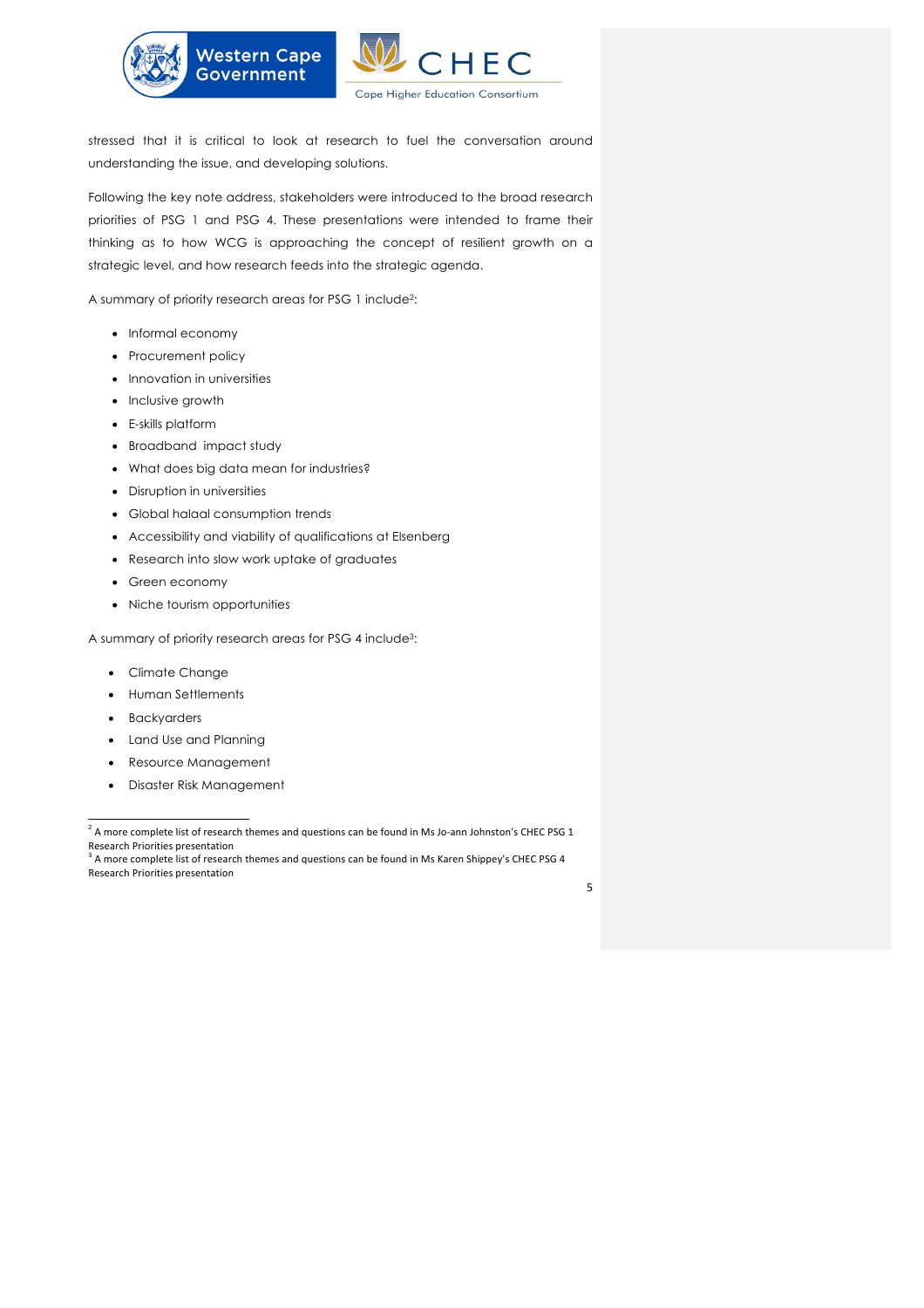

Breakaway groups were given 1 hour to discuss research priorities. During the Breakaway sessions, individuals were purposefully mixed across disciplines and organisations to encourage transversal and creative thinking. Breakaway sessions were flexible and managed by the co-facilitator team, however breakaway groups were asked to engage with the following questions:

- What is resilient growth?
- What are the most pressing challenges or opportunities related to resilient growth?
- How can we (as government and universities) contribute to research regarding challenges or opportunities?

Academics were invited to share their own research agendas related to resilient growth, and stakeholders (WCG and academics) were challenged to identify synergies between research agendas.

#### **Discussion Outcomes**

Many of the Breakaway groups focused on the systemic challenges to collaborative research and research partnerships between the WCG and Universities. Breakaway groups discussed how to shift institutional systems in a way that could support collaborative research between WCG and Universities, and the following responses to existing challenges were raised:

- **The value of Systems Thinking in research within the public sector.** Systems thinking focuses on how issues, sectors or behaviours function together as part of the system. This approach is useful when dealing with complex issues or recurring problems where an action affects, or is affected by, the surrounding environment<sup>4</sup>.
- **Sharing information and data in a deliberate and systematized way** to ensure that stakeholders are empowered to work better on collaborative research, and avoid duplication. It was noted that it might be useful to develop a database or repository of information and data that could be shared, or sharing the details of information officers within departments

<u> 1989 - Johann Barn, mars eta inperiodo</u>

<sup>4</sup> https://www.solonline.org/page/SystemsThinking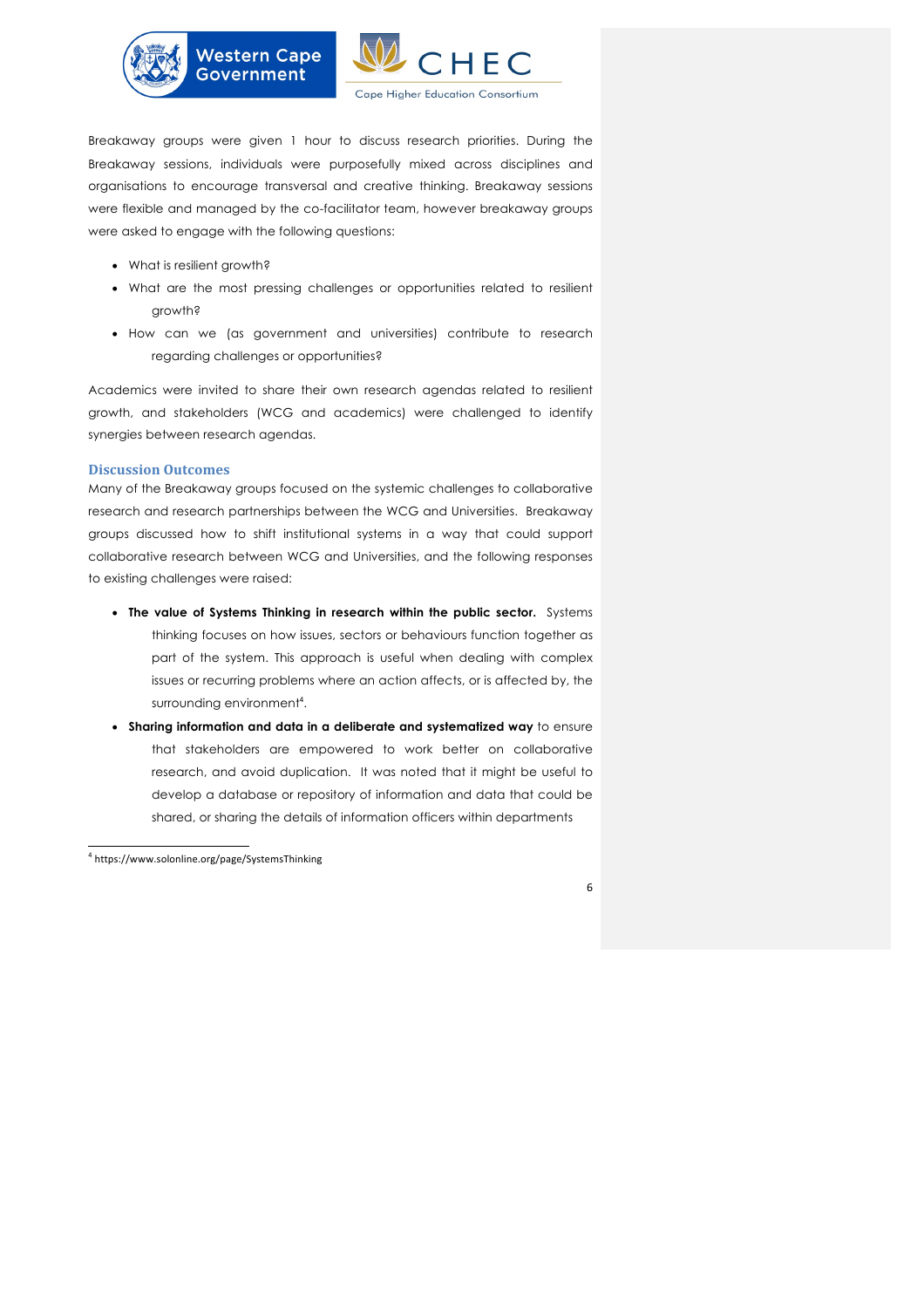





- **Developing a partnership between Western Cape and Academics** in a way that encourages sustained collaboration rather than a client/consultant relationship5. Practical ways of achieving this were suggested as follows:
	- § Create a relationship of co-learning and joint agendas
	- § Co-develop research proposals
	- § Invite academics in the early stages of defining research to ensure the data collected is useful for both parties
	- § Host a "speed dating" type of research event so that appropriate and interested researchers can be linked to departments which need specific research
	- Invite academics to act as a peer review group for consulting research projects
	- § Leverage CHEC as the "window" into universities
	- § Universities and public officials need to develop a better understanding of the institutional requirements and mandates of one another's institutions in order to facilitate a working relationship that meets the needs of both partners.
	- § Investigate ways around institutional problems and mechanisms to ensure research can be done.
	- § Facilitate a meeting between Government HOD's and Academic HOD's
	- § Undertake a research audit to gain a holistic picture.
- **Funding needs to be leveraged more deliberately for collaborative research**:
	- § Funding needs to be better coordinated to encourage WCG and universities to work better together – currently funding in, and outside of, universities does not support interdisciplinary, collaborative research.
	- § Consider using the R100 0006 that is transferred by the WCG to CHEC to rather develop research proposals for donor funding.



 $^5$  It was agreed that Ms Jo-ann Johnston would lead this issue, with Ms Ammaarah Kamish supporting Ms Johnston.<br> $^6$  Part of the R500 000 annual grant from the Department of the Premier to CHEC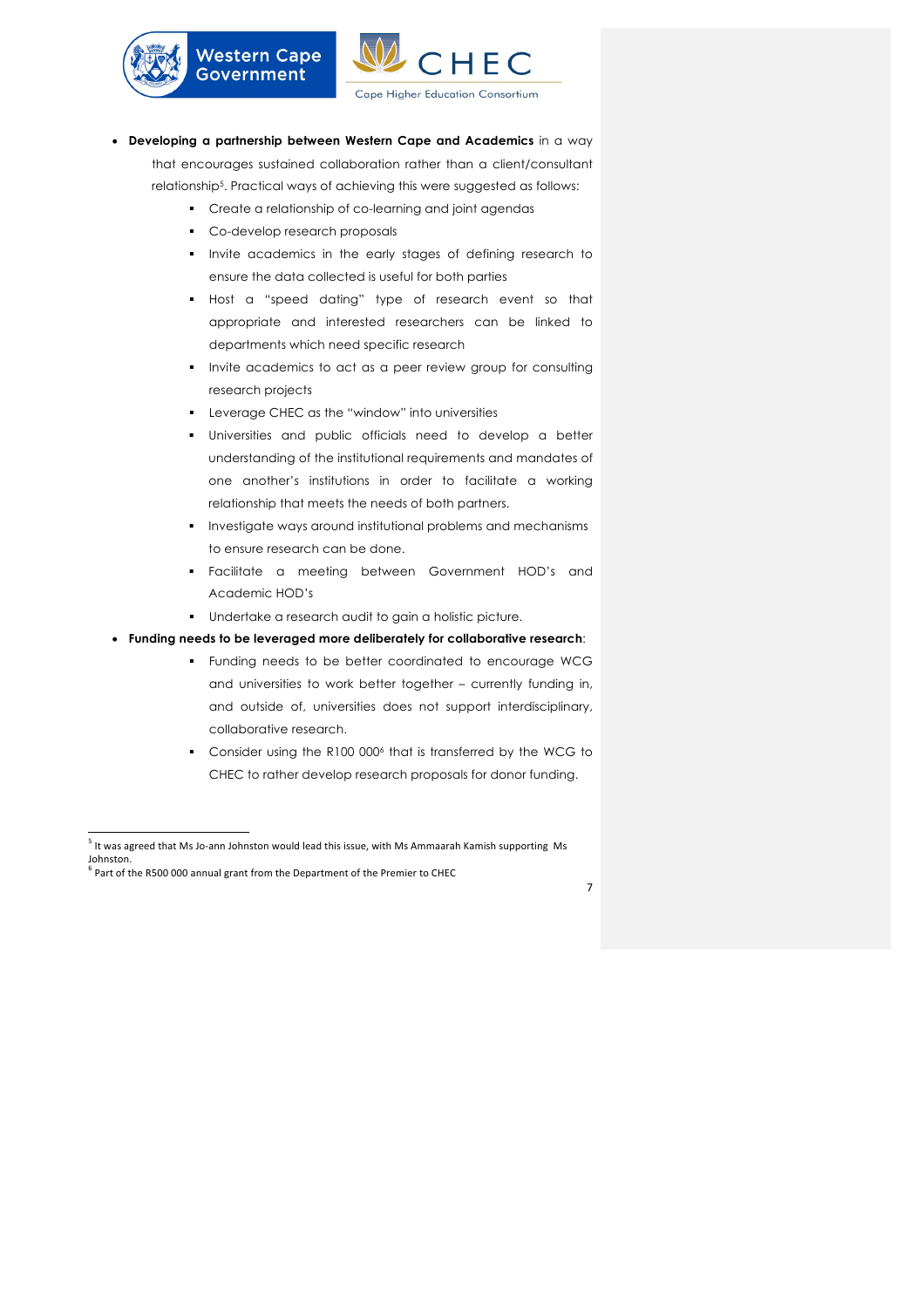



8

• **Need for coordination in universities and WCG to develop a coherent, shared research agenda** was stressed, highlighting that it is currently an issue for both parties. It was suggested that WCG and academics work together to clarify issues surrounding POPI and Intellectual Property to ensure that data can be shared as freely as possible.

Academics and public officials also identified shared research priorities, agendas and synergies. The research themes, agendas and questions are captured in the table below. The below of the below of the below. The below of the below.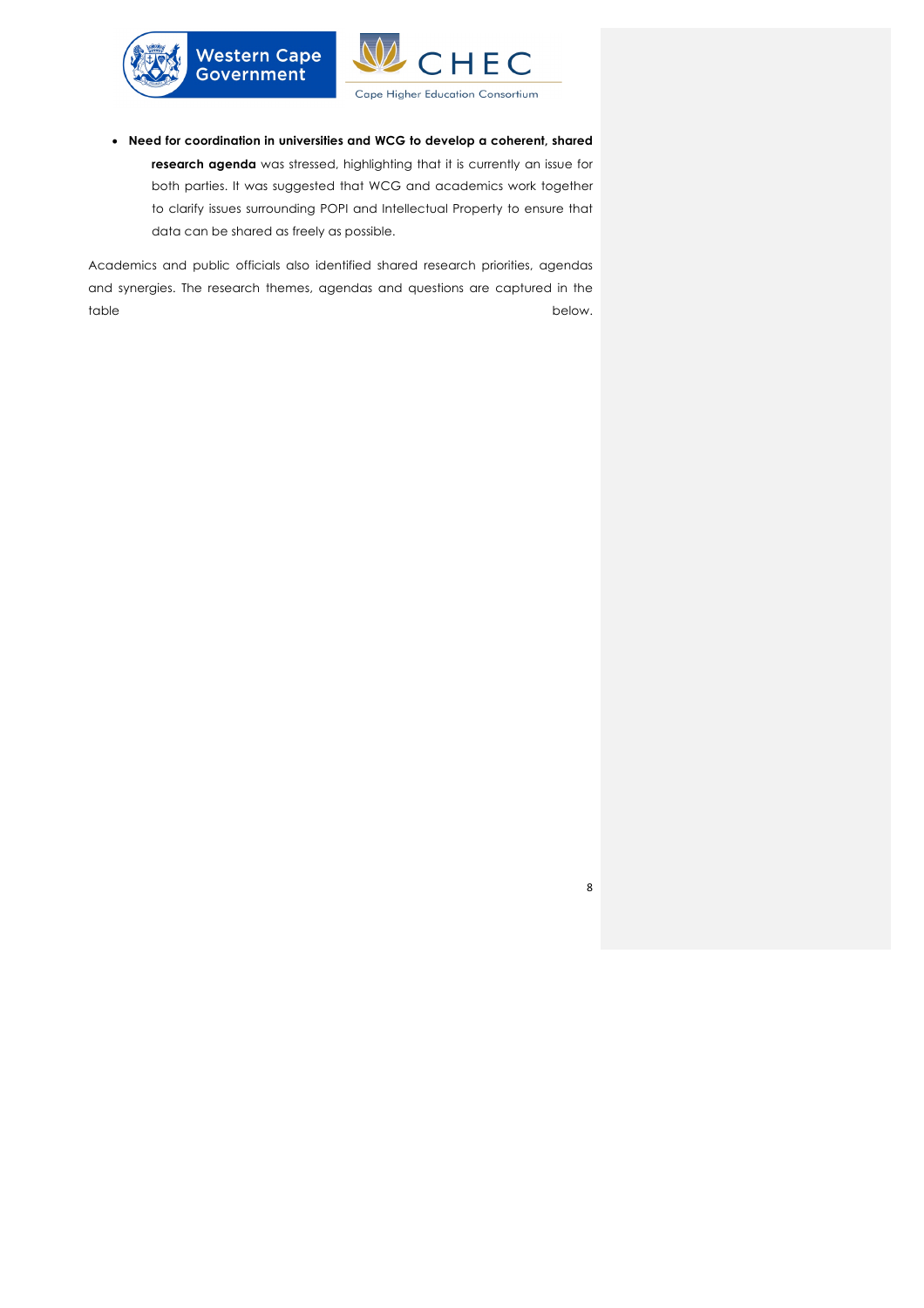

## **Table 1: Shared Research Themes, Agendas and Questions relating to Resilient Growth**

| <b>Shared Themes</b> |                          | <b>Shared Agendas</b>                        | <b>Shared Research Questions</b>                                      |  |
|----------------------|--------------------------|----------------------------------------------|-----------------------------------------------------------------------|--|
| Skills,              | education                | • Skills Mismatch                            | • Undertake a Skills Mapping exercise to understand the mismatch      |  |
| and                  | youth                    | Recognition of Prior Learning<br>$\bullet$   | between industries and skills in the economy.                         |  |
|                      | development              | Skills Mobility between iformal and informal | • What are the linkages between skills in the formal and informal     |  |
|                      |                          | sectors                                      | sector?                                                               |  |
|                      |                          | Automation and jobs<br>$\bullet$             | o How do we get employers in the formal sector to accept              |  |
|                      |                          | Skills orientated education                  | adequate skilled individuals from the informal sector?                |  |
|                      |                          | Appropriateness of the<br>current school     | • Investigate what soft skills, behaviours or aptitudes employers are |  |
|                      |                          | curricula                                    | looking for in learners.                                              |  |
|                      |                          | Youth development<br>$\bullet$               | What is the impact of automation on job creation?                     |  |
|                      |                          |                                              | Are the current school curricula appropriate for the youth?           |  |
|                      |                          |                                              | • Are there other ways to get people jobs besides higher education?   |  |
|                      | <b>Economic Sectors</b>  | Priority economic sectors and economic       | • Validate the priority Khulisa sectors and investigate what is       |  |
|                      |                          | policy                                       | happening in other sectors.                                           |  |
|                      |                          | Entrepreneurship                             | Investigate the future of the Manufacturing Sector in South Africa?   |  |
|                      |                          |                                              | Investigate if the current economic policy is flawed.                 |  |
|                      |                          |                                              | Investigate deliberate development for economic growth using          |  |
|                      |                          |                                              | areas in Provincial control (eg. Roads).                              |  |
| Food                 |                          | Food in the wider environmental system       | • What are the linkages between food, water and energy?               |  |
|                      | <b>Urban settlements</b> | • Sustainable Urban settlements              | • Understand the issue of Backyard dwellers.                          |  |
|                      |                          |                                              | Understand participation in informal settlements.                     |  |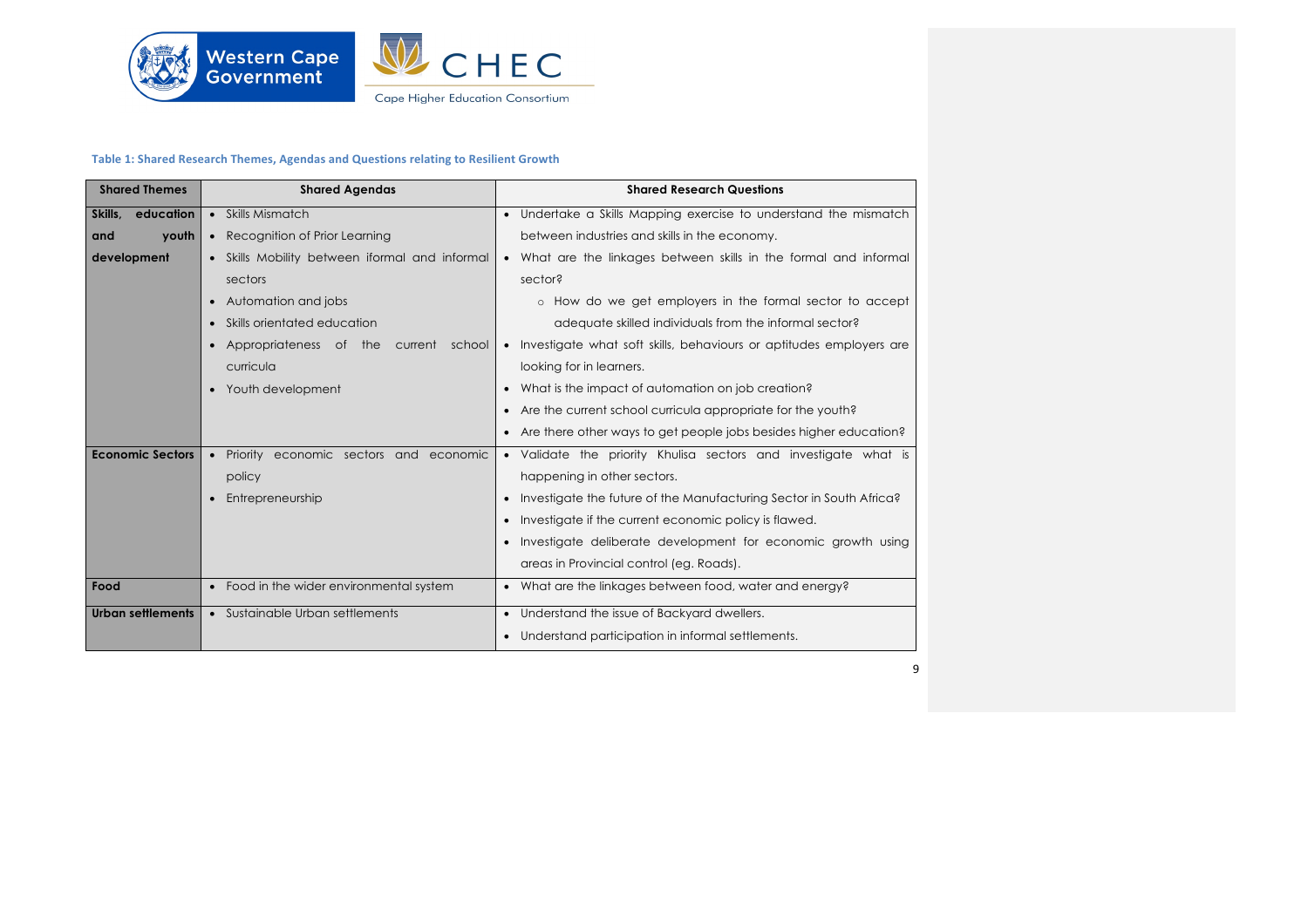



| <b>Water and Energy</b>   | • Water Management                                 | Develop an integrated water plan for Western Cape.                                  |
|---------------------------|----------------------------------------------------|-------------------------------------------------------------------------------------|
|                           | • Waste Water Management                           | Investigate Waste water treatment and skills required for the sector.               |
|                           | $\bullet$ Energy                                   |                                                                                     |
| <b>Rural</b>              | • Ensure that there is also a focus on rural areas | • Further investigate Rural and Urban Linkages                                      |
|                           | in research                                        |                                                                                     |
|                           | • Rural and Urban Linkages                         |                                                                                     |
| Technology,<br><b>ICT</b> | • ICT in schools                                   | Further investigate the use of ICT in education.                                    |
| and Digitisation          | · Digital inclusion as<br>tools<br>for<br>access,  |                                                                                     |
|                           | interpretation of information that would help      |                                                                                     |
|                           | move government into a digital era                 |                                                                                     |
|                           | • Technology                                       |                                                                                     |
|                           | • Automation and affordability                     |                                                                                     |
| Development               | • Spatial Planning                                 | Reflect on past and current projects regarding spatial planning &<br>$\bullet$      |
| Planning                  | <b>Resilient Growth</b>                            | scaling for budget projects                                                         |
|                           |                                                    | What is Resilient Growth?                                                           |
| <b>Health Sector</b>      | • Skills for the Health Sector                     | • What are the skills required to support the health sector?                        |
|                           | • Health Sector - Public Health in particular      |                                                                                     |
| Governance                | • Provincial Targets                               | • What is the longevity of Provincial target setting?                               |
|                           | • Good ethical government and leadership           |                                                                                     |
|                           | • Institutionalisation within government           |                                                                                     |
| <b>Social</b>             | • Social Unrest                                    | Investigate social unrest (amoungst citizens and within universities).<br>$\bullet$ |
| <b>Transformation</b>     | Poverty and Inequality                             | Investigate poverty and inequality to understand other issues (such                 |
|                           | human-well-being                                   | as Health and Environmental issues.                                                 |
|                           | • Socio-economic transformation                    |                                                                                     |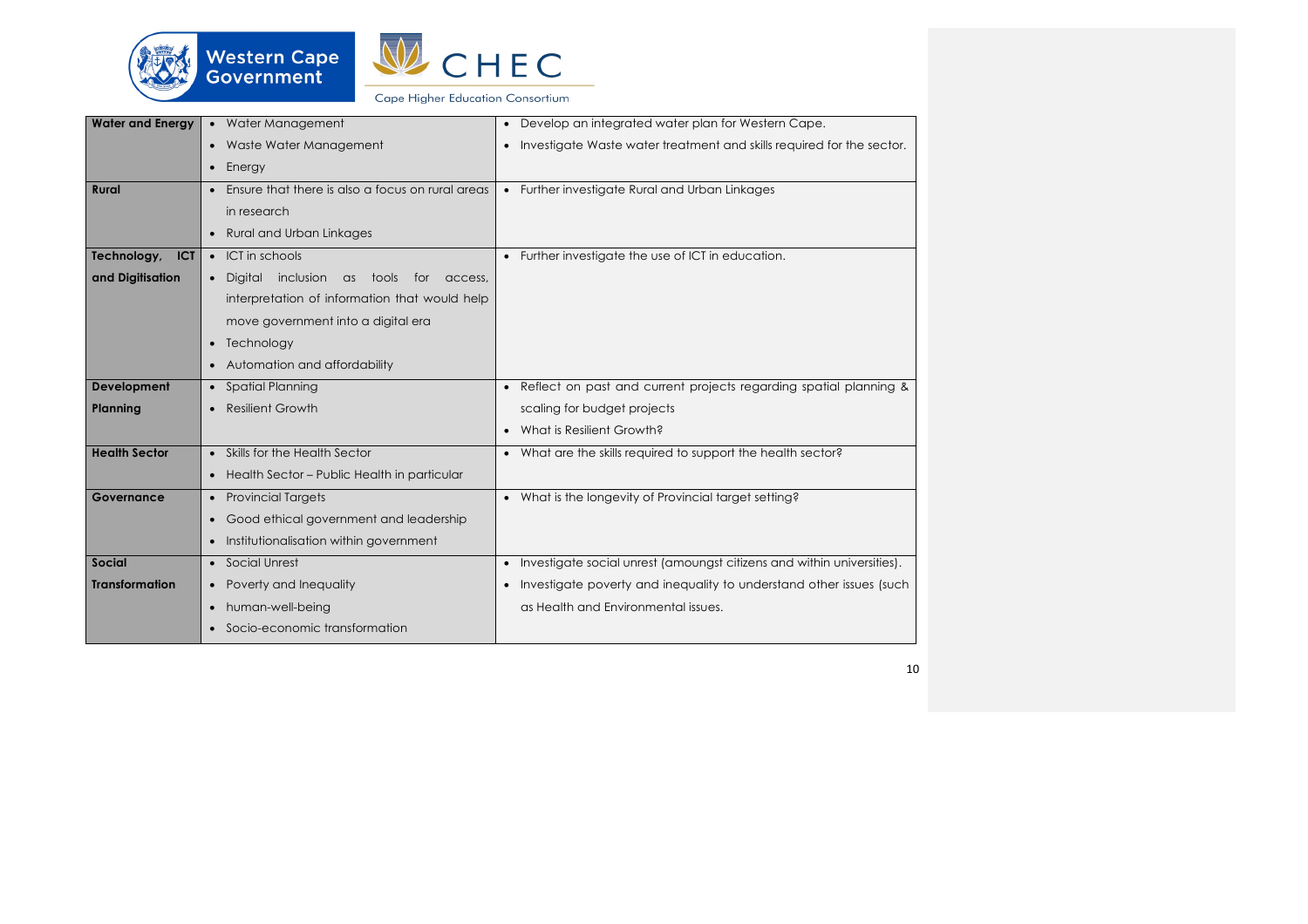

In addition to Breakaway report-backs, the following areas of interest or opportunity were raised during plenary sessions:

**Government** 

**Informal Sector:** The informal sector was an area of interest for the universities and WCG. Academics asked what is currently driving the thinking around the informal sector. WCG responded that they have done some research (including a modelling study of the sector), however they are still trying to shape their thinking around the informal sector, and hope that universities could assist in this regard.

**Evaluations**: it was noted that there is significant funding from National Department of Monitoring and Evaluation (DPME) regarding government evaluations, however universities need to ensure that they are listed as "preferred service providers" on the DPME supplier database.

#### **Concluding remarks**

It was agreed that the workshop was a worthwhile event, and it was noted that beyond the structured discussion, there was a great deal of networking taking place between policy officials and academics.

While the stakeholders who were present contributed to a fruitful engagement, it was noted that some absent stakeholders would have been useful to include in the meeting, such as the Eskom and energy stakeholders, as well as research institutions and organisations.

Dr Platzky highlighted that the Department of the Premier, under the Provincial Transversal Management System (PTMS) would soon be undertaking the Provincial Strategic Plan mid-term review, which will provide a significant opportunity to work with universities.

It was agreed that CHEC JTT would relook at what they had intended to be included in the call by the end of the year, as the CHEC JTT wanted the call to go out with some level of detail. However, it was stressed that the discussion generated this afternoon would frame the call, as well as the way forward to strengthen the relationship between academics and public officials.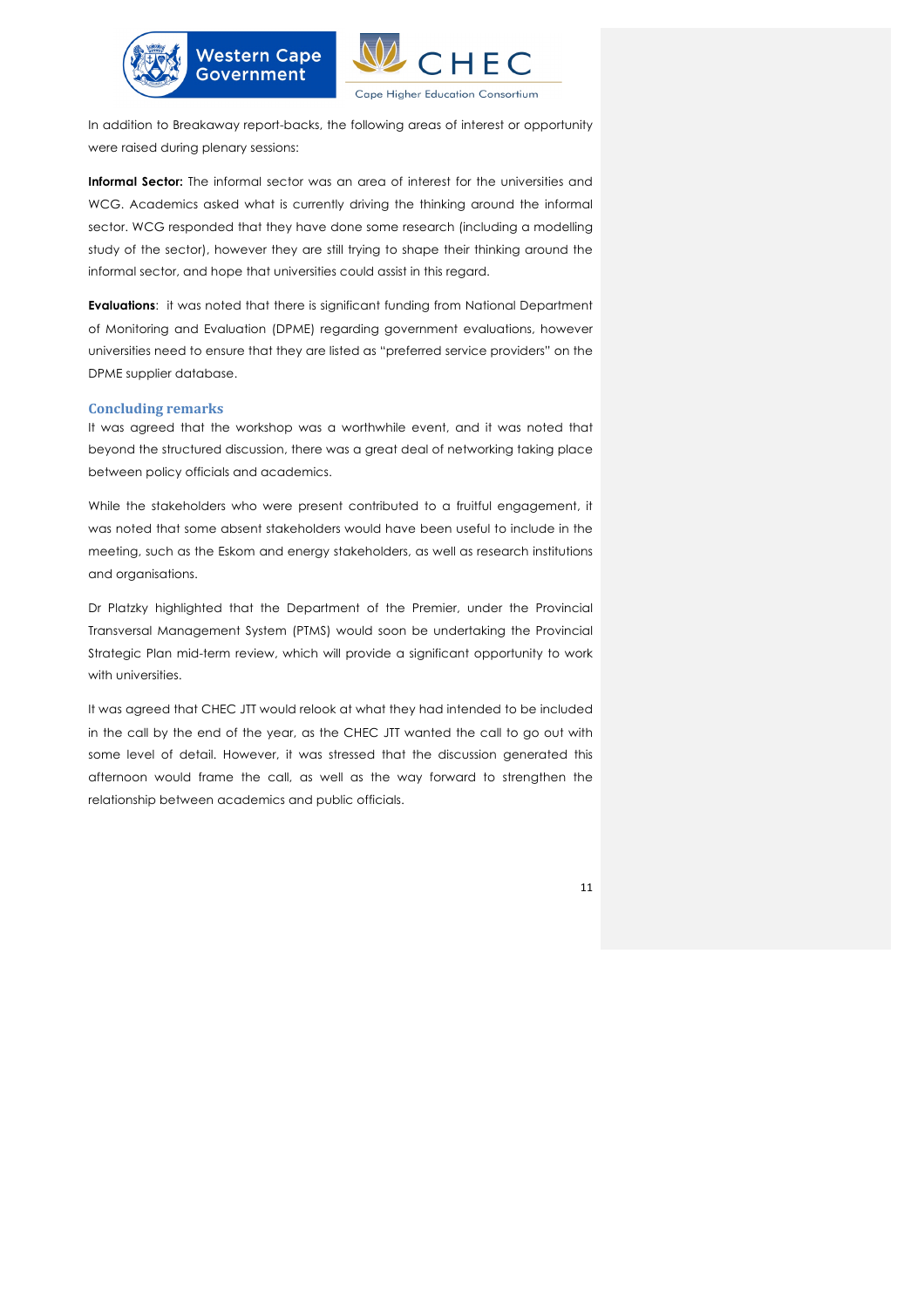

The way forward was agreed as follows:

- Review the process for the upcoming call for proposals, clarifying if the call would be focused on PSG 1 and 4 streams, or more broadly - across all Provincial Strategic Areas;
- Review process and system for ongoing work; and
- CHEC JTT agreed to schedule the next meeting with the same group of academics and public officials in 6 months' time. The meeting is estimated to be a 2 hour session.

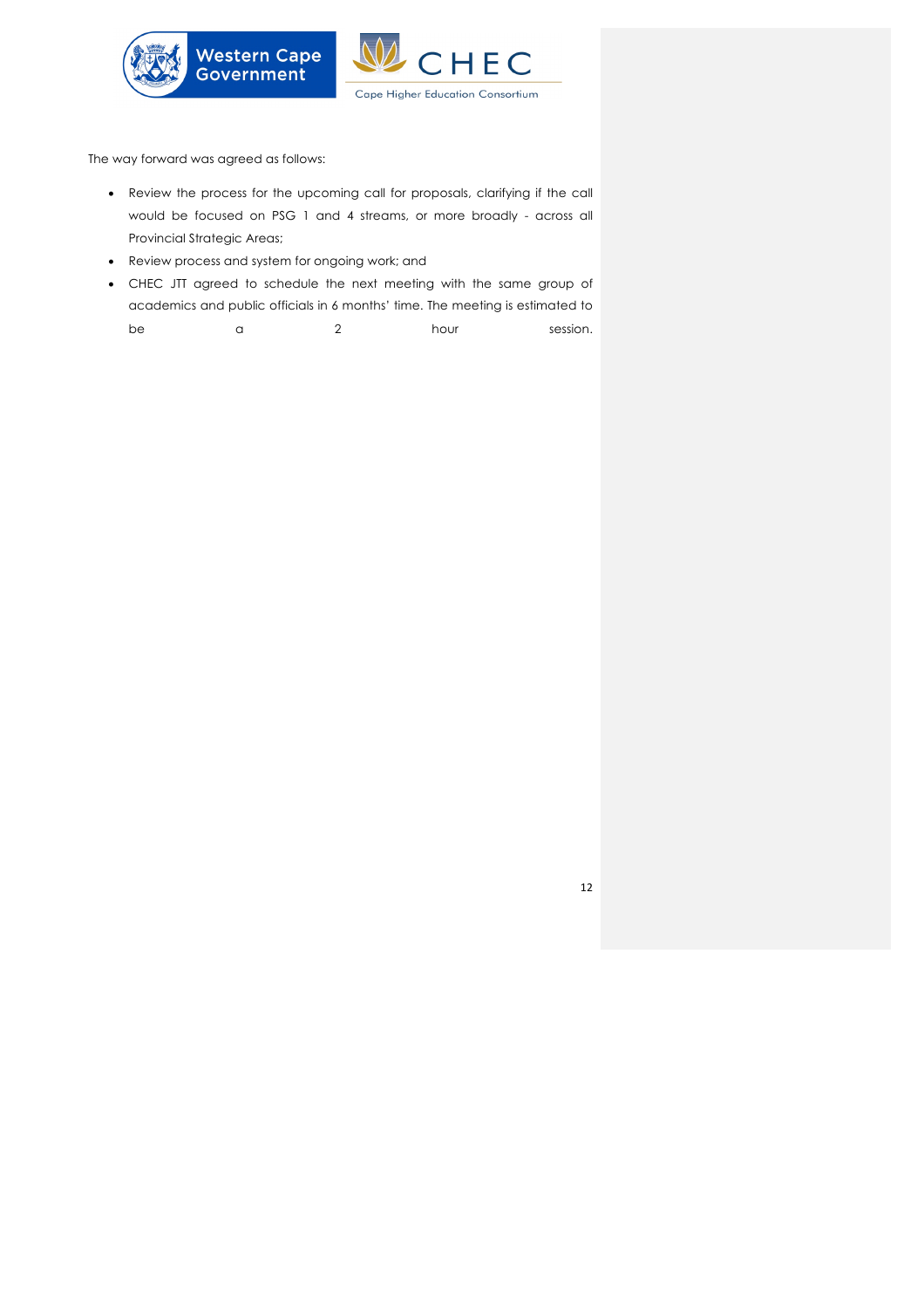

## **Appendix**

## **Attendance Register**

| Person                  | Organisation                             |
|-------------------------|------------------------------------------|
| Nasima Badsha           | Cape Higher Education Consortium         |
| Sharman Wickham         | Cape Higher Education Consortium         |
| Dina Burger             | Cape Peninsular University of Technology |
| Ivan Turok              | Human Sciences Research Council          |
| Antoinette Smith-Tolken | <b>Stellenbosch University</b>           |
| Allan Brent             | Stellenbosch University                  |
| John Morrison           | Stellenbosch University                  |
| Mawethu Nyakatya        | Stellenbosch University                  |
| Louise Gammage          | University of Cape Town                  |
| <b>Tolullah Oni</b>     | University of Cape Town                  |
| Zoey Visser             | University of Cape Town                  |
| <b>Judy Favish</b>      | University of Cape Town                  |
| Amina Bayat             | University of The Western Cape           |
| Allan Roman             | University of The Western Cape           |
| Andries Du Toit         | University of The Western Cape           |
| Sean Pather             | University of The Western Cape           |
| Lois Dippenaar          | University of The Western Cape           |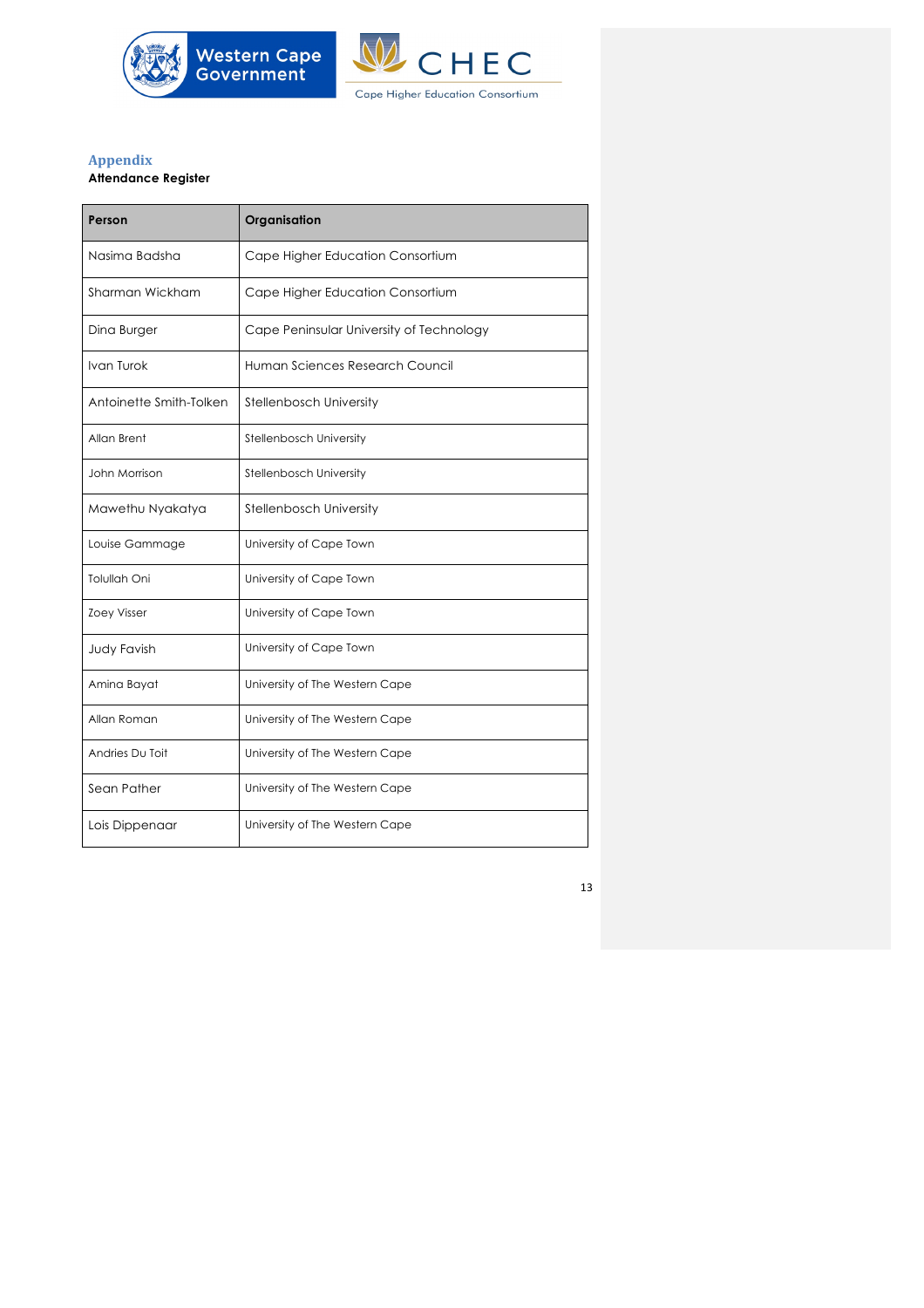



| Henk Stander`     | University of The Western Cape                                                    |  |
|-------------------|-----------------------------------------------------------------------------------|--|
| Florus Prinsloo   | Western Cape Department of Economic Development<br>and Tourism                    |  |
| Jo-ann Johnston   | Western Cape Department of Economic Development<br>and Tourism                    |  |
| Gottlieb Arendse  | Western<br>Department<br>Environment<br>Cape<br>of<br>and<br>Development Planning |  |
| Helena Jacobs     | Department<br>Western<br>Cape<br>of<br>Environment<br>and<br>Development Planning |  |
| Karen Shippey     | Western<br>Cape<br>Department<br>Environment<br>of<br>and<br>Development Planning |  |
| Nezaam Joseph     | Оf<br>Environment<br>Western<br>Cape<br>Department<br>and<br>Development Planning |  |
| Tracey Jooste     | Western Cape Department of Human Settlements                                      |  |
| Bongiswa Matoti   | Western Cape Government Department of Agriculture                                 |  |
| Daniel Niemand    | Western Cape Government Department of Agriculture                                 |  |
| Dirk Troskie      | Western Cape Government Department of Agriculture                                 |  |
| Ilse Trautman     | Western Cape Government Department of Agriculture                                 |  |
| Joyene Isaacs     | Western Cape Government Department of Agriculture                                 |  |
| Aa-ishah Petersen | Western Cape Government Department of the Premier                                 |  |
| Ammaarah Kamish   | Western Cape Government Department of the Premier                                 |  |
| Laurine Platzky   | Western Cape Government Department of the Premier                                 |  |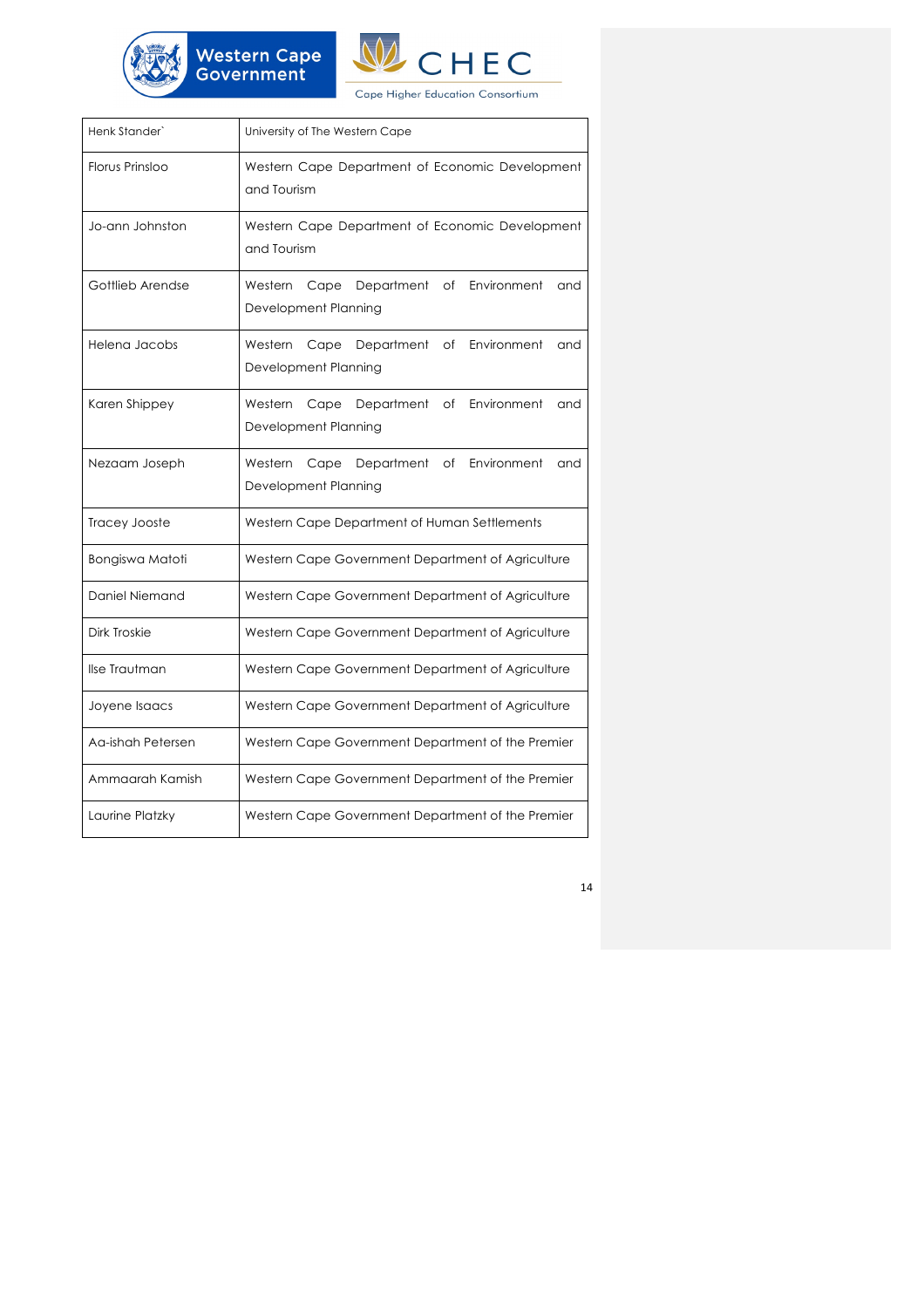



| Shakira Maharaj   | Western Cape Government Department of the Premier                           |  |
|-------------------|-----------------------------------------------------------------------------|--|
| Tristan Gorgens   | Western Cape Government Department of the Premier                           |  |
| Sonwabo Ngcelwane | University of Cape Town                                                     |  |
| Paul Hindiosti    | Department Of Environment<br>Western<br>Cape<br>And<br>Development Planning |  |
| Joyce Raanhuis    | PHD Student completing research Cape Peninsular University<br>of Technology |  |
| Eda Barnard       | Western Cape Department Of Local Government                                 |  |
| Sylvia Behardien  | Western Cape Department Of Local Government                                 |  |
| Mark New          | University of Cape Town                                                     |  |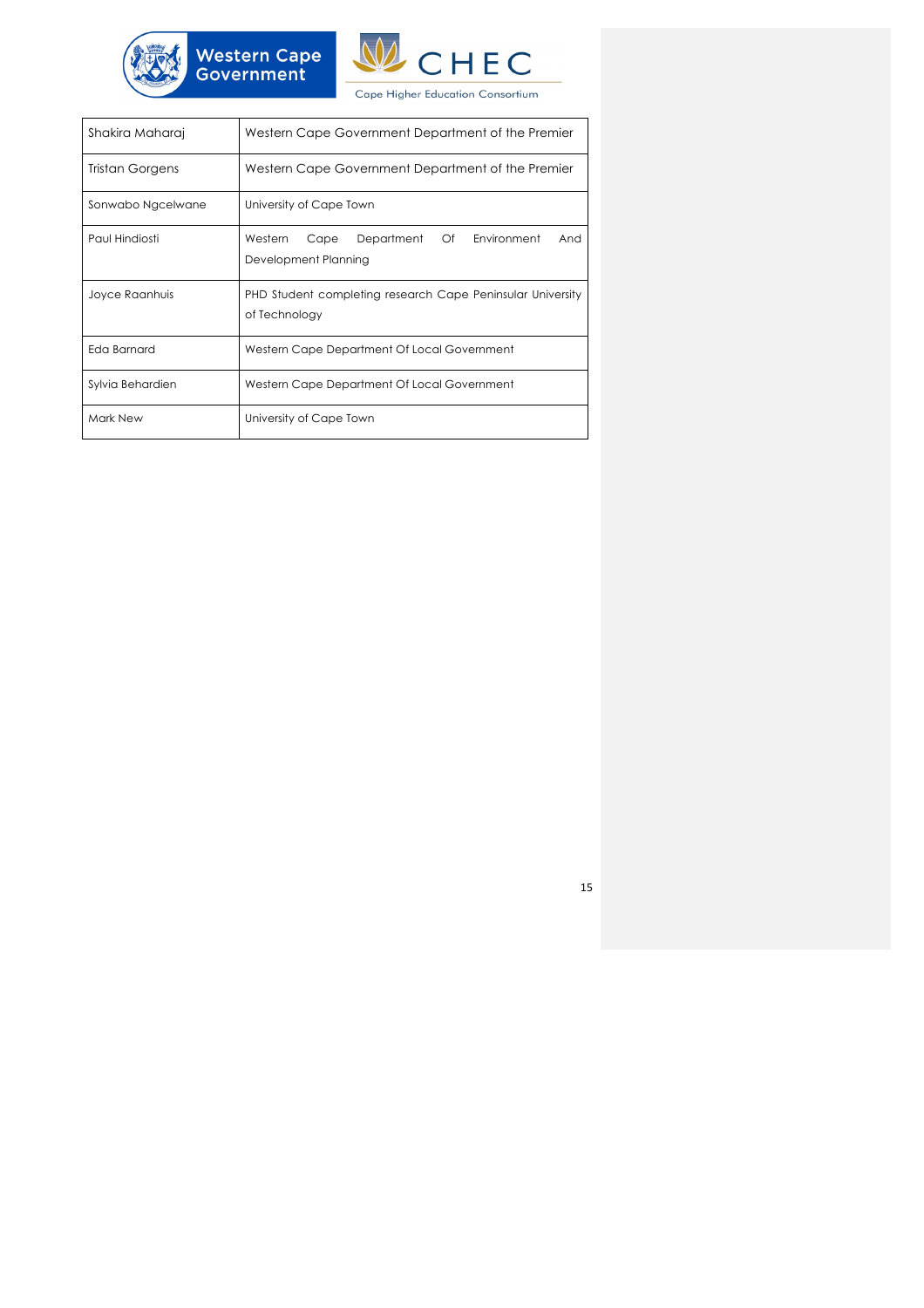



**Report Back from Break Away Groups**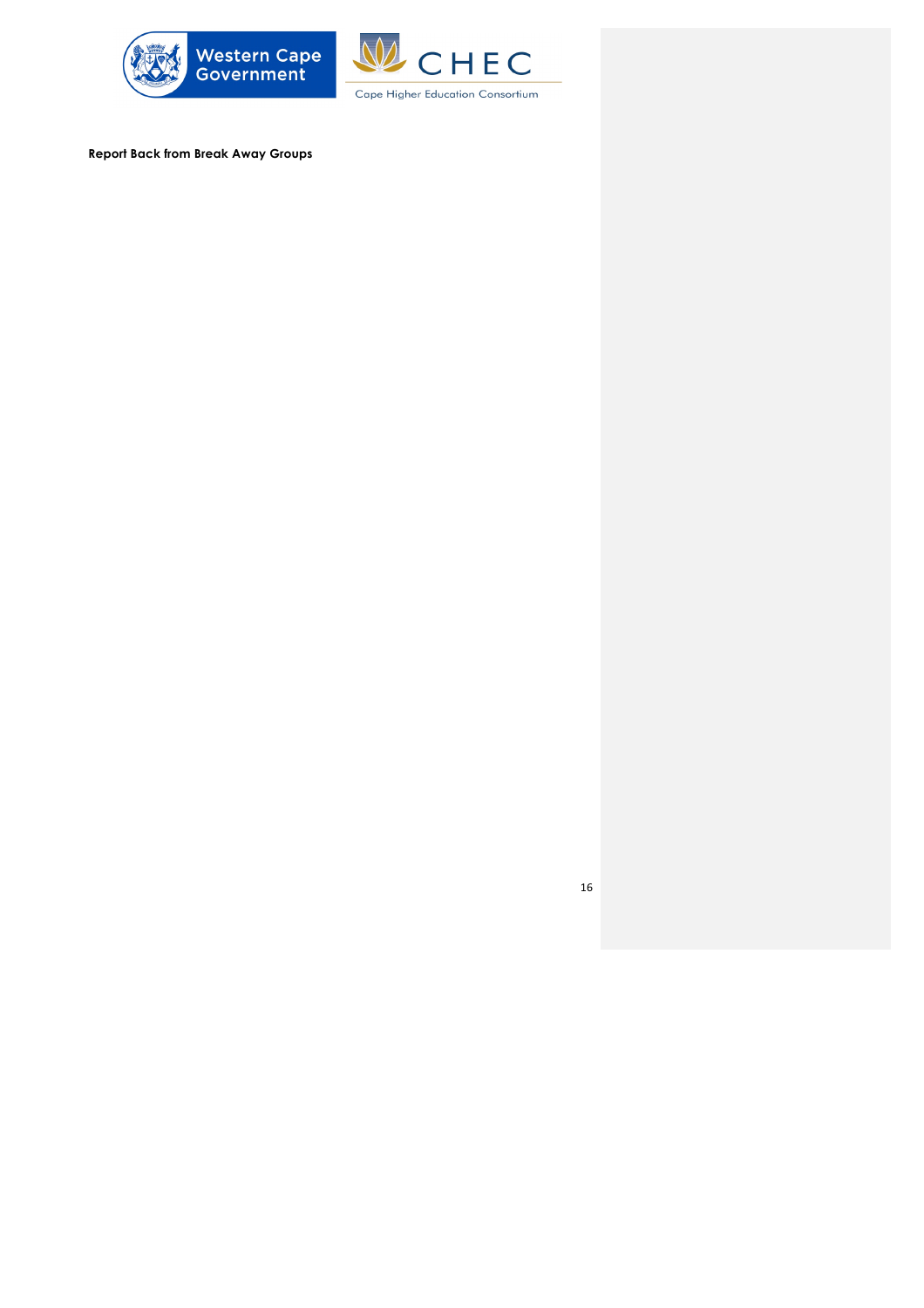

## **BREAK AWAY REPORT BACK: BLUE GROUP**

#### **Shift Institutional Systems to Support Research**

• Share information and research priorities and data

**Western Cape** 

**Government** 

- Establish forum of Policy & Strategy units in WCG
- Host Bi- Annual workshops on opportunities for collaborative research
- Research partners need to look at what the province does to define research
- Institutional systems should be established to share contact details between WCG & academic bi-annual workshops research areas-
- Education foundations are missing
- data mismatch
- Many links exist but the research agenda is not coherent

#### **Shared Research Priorities, Agendas and Synergies**

- Rural vs Urban- Should we focus more on rural areas, and what are the linkages between rural and urban areas?
- Education foundations lacking in stem subjects (which is linked to ultimate skills mismatch)
- Should we only focus on the Khulisa sectors regarding economic growth, or are there additional sectors which should be reviewed? Validate the priority Khulisa sectors and investigate what is happening in other sectors.
- Deliberate development for economic growth using areas in our control (e.g. roads)
- A greater understanding of poverty and inequality is required to understand other issues (such as Health and Environmental issues)
- The economic aspect missing from environmental issues, and more attention needs to be paid to how these issues intersect
- Greater focus on rural areas
- Health problems are broader than just health
- Underlying issues of poverty and inequality are important to investigate
- Focus on the use of technology
- Do we have the skills to support the Health sector?

#### **Way Forward**

• Investigate what data we have and what research has been done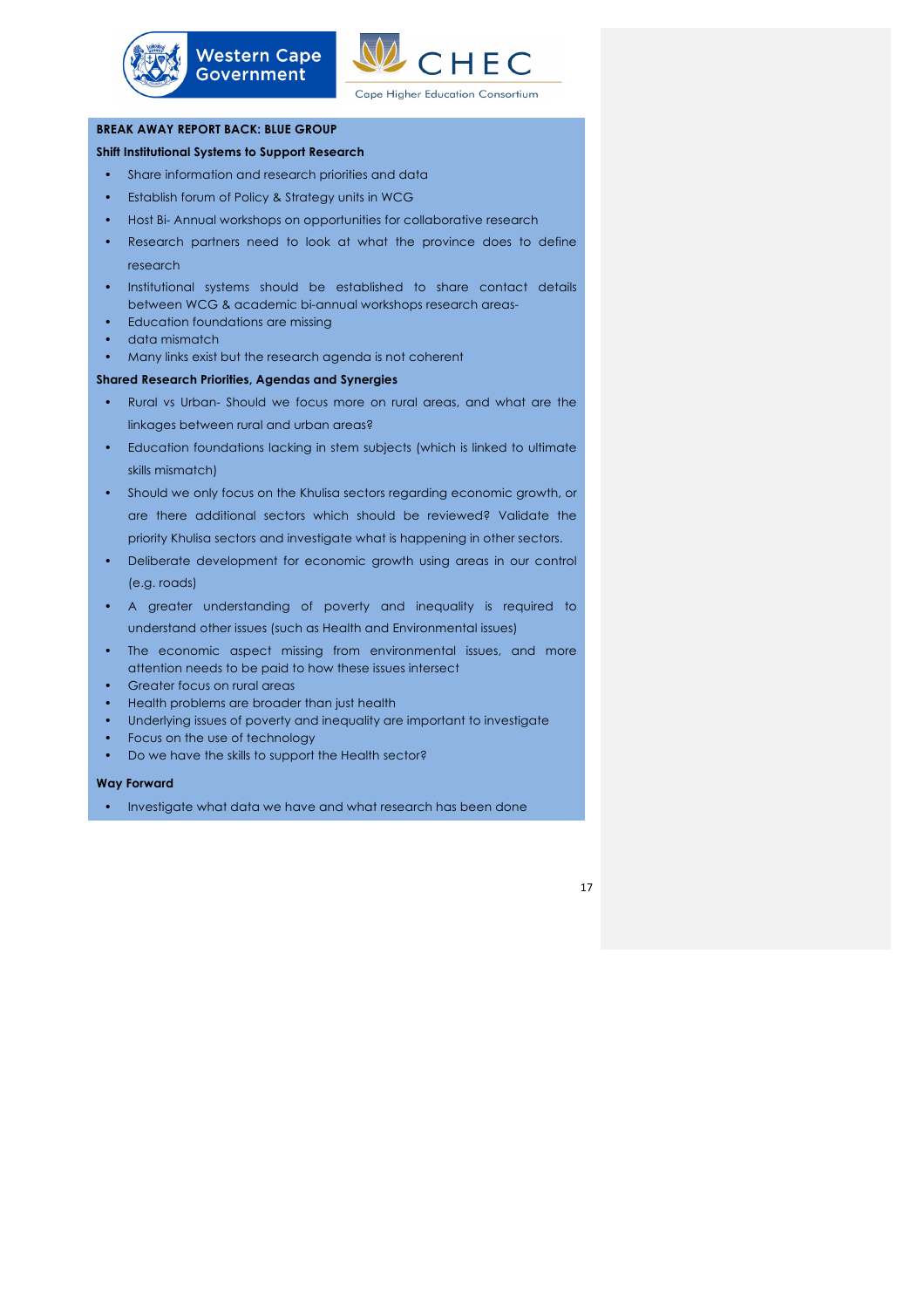

## **BREAK AWAY REPORT BACK: PINK GROUP**

#### **Shift Institutional Systems to Support Research**

**Western Cape** 

**Government** 

- Systems understanding and thinking is lacking, to the detriment of service delivery and public research.
	- o There is some hesitancy around systems thinking because the functions do have specific mandates. Systems thinkers need to see how this concept manifests concretely for practitioners, and officials need to understand where they sit in the system.
	- o Databases and data management is critical, because stakeholders need to know what is available and how it can be accessed.
		- § We should consider sharing details of departmental information officers.
	- o The Pink group suggested the following research project what does it mean to transfer data within the confines of POPI
	- o Creating a shared data base or repository of data was suggested, and it was highlighted that the South African Social Policy Research Institute are very knowledgeable into integrating official data sets (SAPRI)
	- o Coordination of research is problematic in government and universities, but duplication must be avoided. We also need to be cognisant of what research is being developed for national government.
	- o The Pink group suggested the following research project and organisational system research study to look at why transformation (i.e shift from current structure) is so difficult.
	- o Bringing on researchers/ academics in the early stages of defining research (conceptualisation) to ensure the data we collect is useful for both parties going forward.
	- o We need to ensure that we don't define government as a client this is about creating a relationship of co-learning and joint agendas, and it is important that we co-produce research proposals. An example was raised where DTPW came to CHEC and explained a challenge. From that point, researchers came joined a briefing and helped develop the TOR for the research required.
	- o How does WCG engage with universities as partners rather than service providers (It was agreed that Jo-ann Johnstone to lead this with Ammaarah Kamish)
	- o It was suggested that CHEC bring together WCG, COCT and research priorities

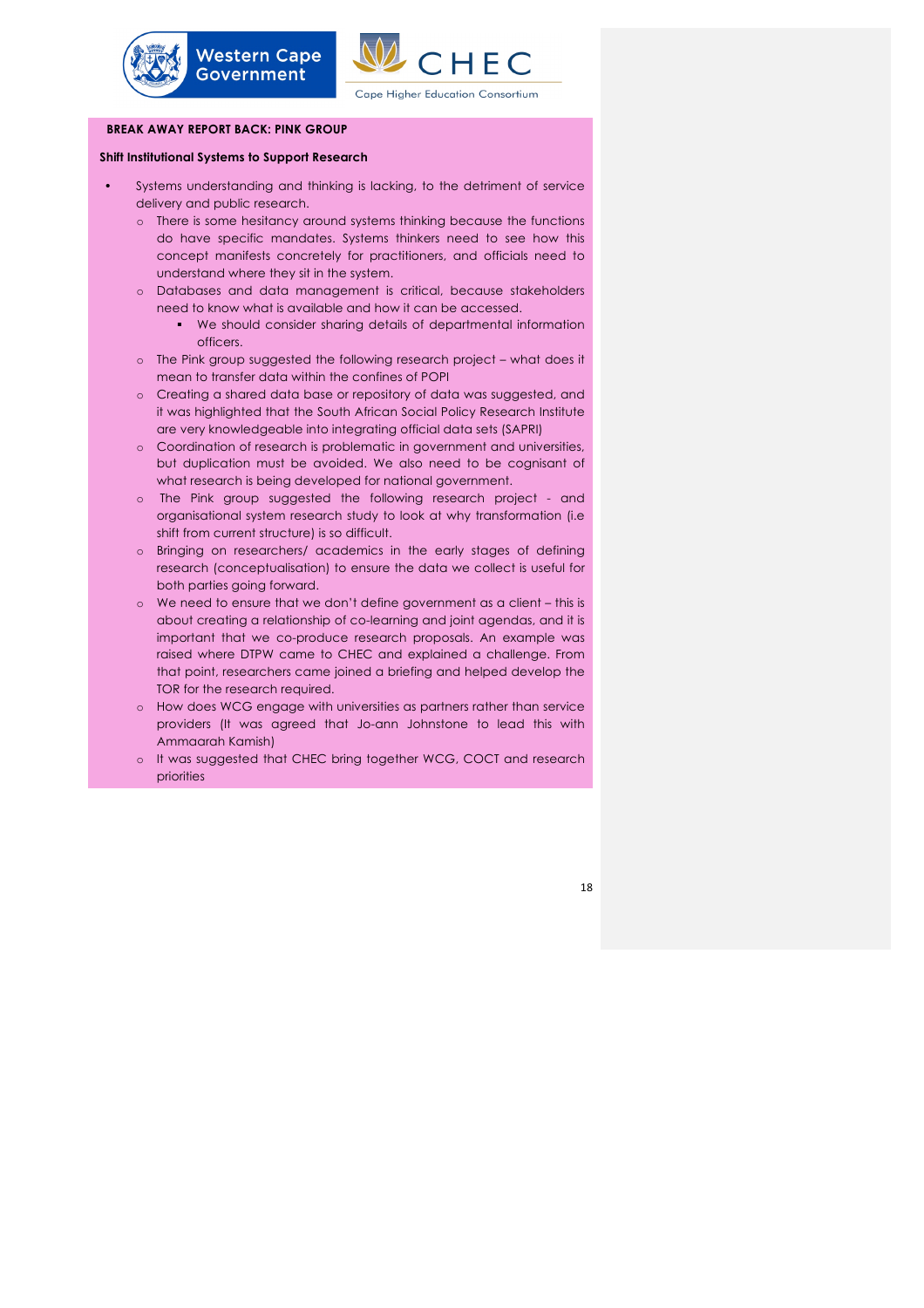

**Cape Higher Education Consortium** 

#### **Shared Research Priorities, Agendas and Synergies**

**Western Cape** 

**Government** 

- Uplifting the manufacturing sector what will the sector require going forward; what is the global shift/trend as well for locally situated global companies?
- Investigating the link between formal and informal sector regarding skills people often leave formal to go into informal. How do we support people to move between? How do we get employees to accept people with skills from informal sector. How do we work around SAQA?
- How RPL can be leveraged.
- Food, water and energy nexus
- Backyarders issue and understanding the issue

#### **Way forward**

- For next call for proposals, we need to be pragmatic about the time and resource limitations of universities. We need to be realistic about what should go into call and what should go to consultants in terms of urgent or less urgent research priorities?
- It might be useful to bring in academics to work with WCG when they use consultants. Academics could assist by peer reviewing work and drafting. Furthermore, it would be useful to have an agreed process on peer review
- UWC and CPUT noted that Masters students can be a valuable resource in collecting data
- Regarding the call, it might be useful to see what the most interesting ones would be and co-produce those proposals.
- Investigate what is happening at universities in terms of research, and leverage CHEC JTT are windows into the institutions
- In terms of library and resources, universities are governed by licencing agreements, but we need to investigate how those resources can be shared with WCG

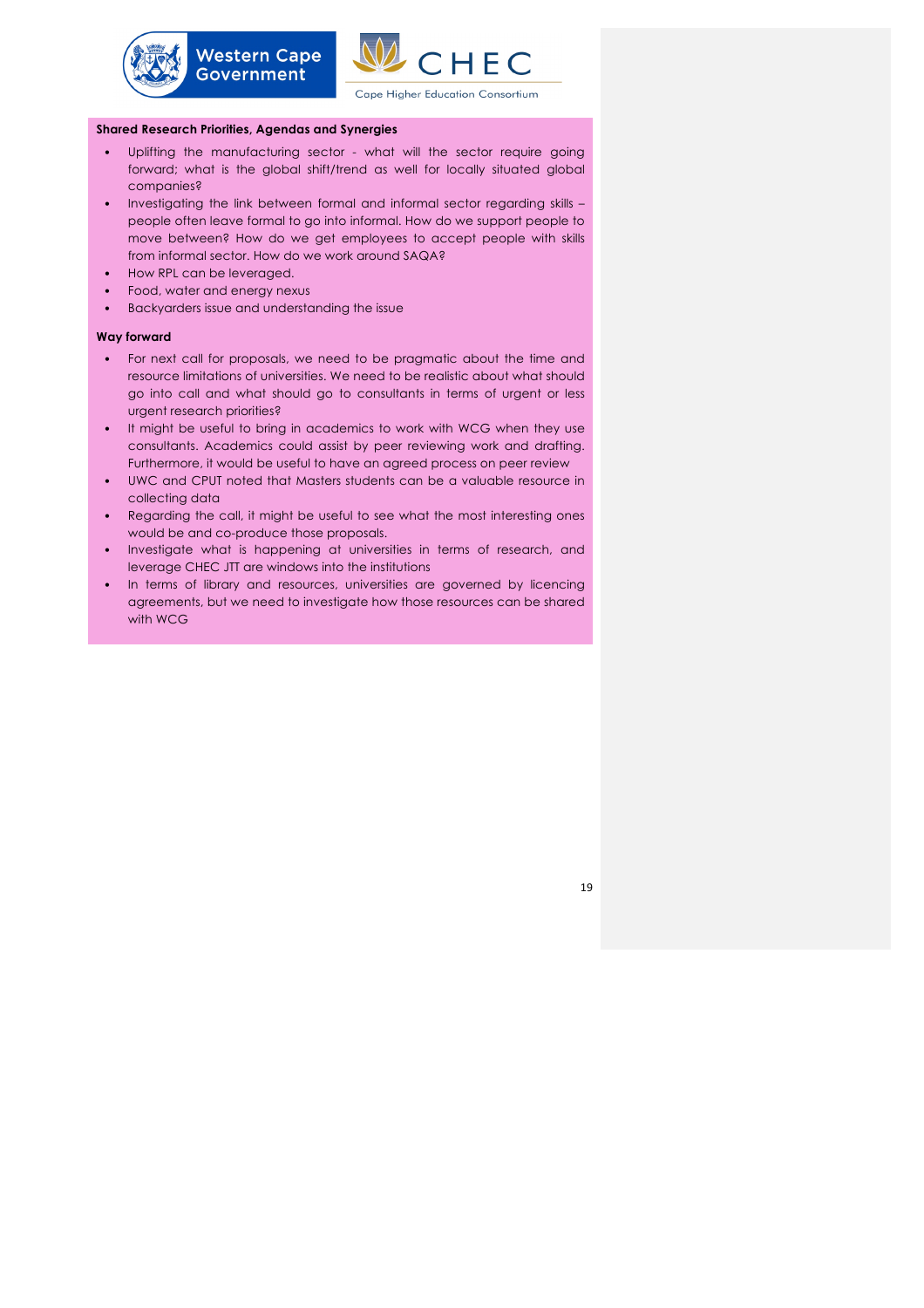

## **BREAKAWAY REPORT BACK: GREEN GROUP**

## **Shift Institutional Systems to Support Research**

• Systems thinking needs to be encouraged

**Western Cape** 

**Government** 

- Funding doesn't encourage inter-disciplinarily research and collaboration
- We should consider big international funding for collaborative Western Cape research projects
- We need to focus on partnerships rather than consultancy
- It might be useful to host a "speed dating" type of research event so that appropriate and interested researchers can be linked to departments which need specific research
- Need for facilitation
- Rules around Intellectual property need to be understood, and revised in a way that suits both parties.

#### **Shared Research Priorities, Agendas and Synergies**

- Youth focus –Mismatch of skills (produced/required)
- Total water integrated plan for Western Cape and skills required
- Waste water treatment optimization
- Use of ICT in education- Jobs pipeline (informal ways)
- Suggestion for Innovation fund- Mapping skills gaps and research in various sectors
- Reflecting on past and current projects regarding spatial planning & scaling for budget projects
- Digital inclusion as tools for access, interpretation of information that would help move government into a digital era